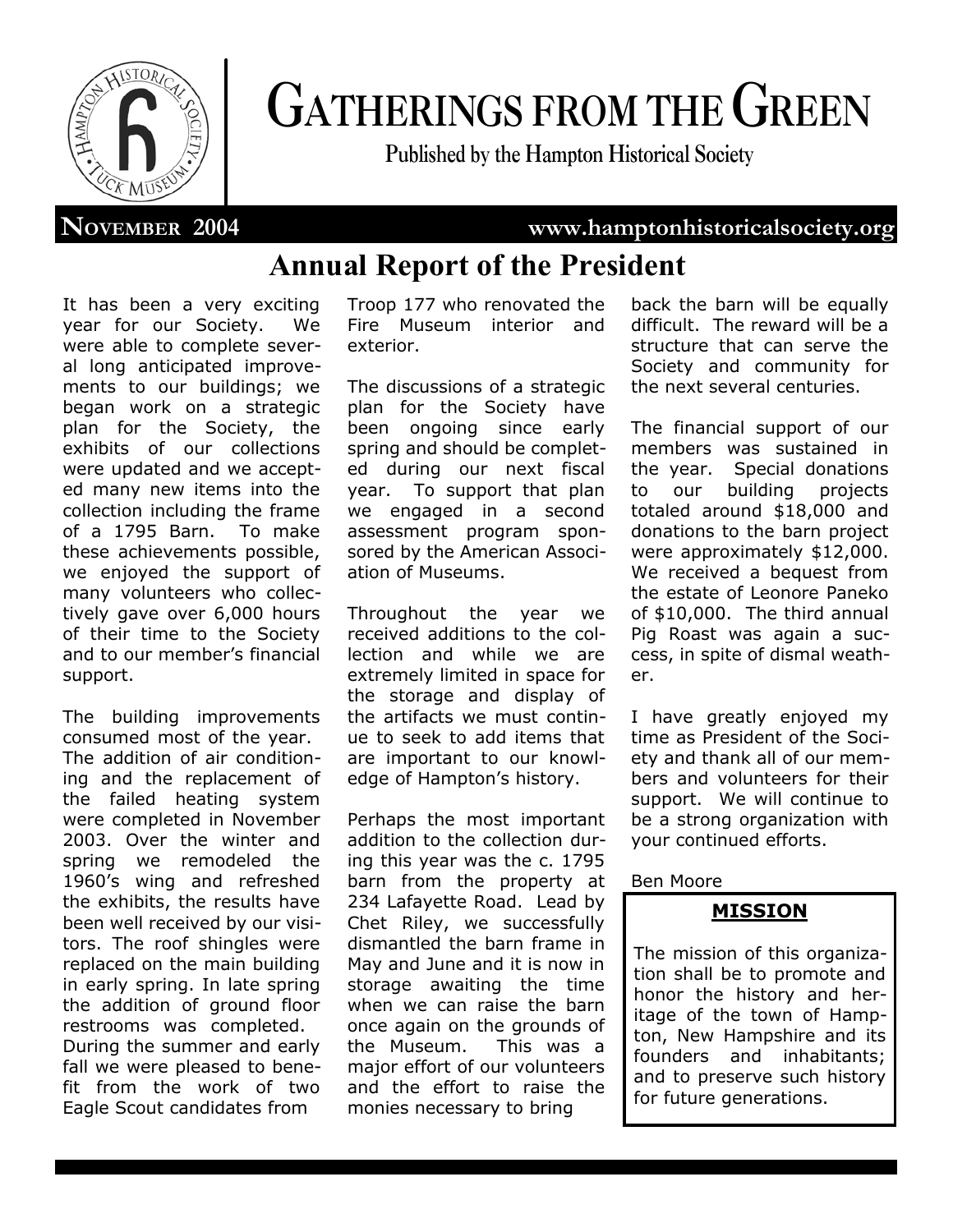## **From the (new) President...**

Hello! I am Sammi Moe and I am your newly elected president of HHS. I have been a member of the Board of Trustees for a couple of years now, and have served as the secretary. I know several of you and hope to meet many more of you at our programs and functions this year. I am working with a great Board this year and they all have many talents to share with the Society. Having Ben continuing to serve on the board will be a big help to me as well. I am also grateful to have Betty Moore continue to serve as our Executive Director of Tuck Museum. She is very knowledgeable and has already given me a great deal of assistance. She keeps things running smoothly in spite of all my interruptions!

I have two children still at home. Sara is in 7th grade this year, and Carolyn is in 4th. They have been great volunteers for HHS! (Perhaps you have seen them serving food at the Pig Roast, or helping to carry things between buildings.) My husband Byron is a pilot and is not seen around the museum as much, but he is very supportive and a willing volunteer when asked. We have called Hampton home for about 10 years now.

My background is in the education field and I have worked with Suzanne Falzone in the past couple of years on our education committee.

This year I will be chairing this committee. Suzanne did a great job of implementing the many school programs we offer to the Hampton schools, and this year we will be adding a few more. We are designing programs for the junior high students and we already have 8th grade students scheduled to come in this month. We also work with home school groups and scout troops. If you are interested in working with this committee we would love to have you!

Last year the focus was mainly on the buildings and grounds of the museum. With the assistance of many volunteers we have created a nice and comfortable environment. The Boy Scouts have also done a great job with the projects the Eagle Scout candidates took on this past year. The museum volunteers are really enjoying the comfort of the new heating and cooling system, and the new set up of the exhibits space. If you have not been in, come check it out! We will be staying open year round on Sunday, Wednesday, and Friday afternoons.

This year will continue to see progress. We will be doing our best to raise the necessary funds to reconstruct the barn that was acquired from the new owners of the Widow Mary Leavitt property. We will be raising the 1795 barn on our museum grounds hopefully this spring. I know

that this is an ambitious project as we will need to raise about \$60,000, but with our wonderful volunteers and your support I feel we can do it. Please help us "Raise the Roof"!

I love this community and truly enjoy learning more about its history. Volunteering with HHS and at the museum has been a great experience.

So now you know a little bit more about me. I hope to see you at our Holiday Open House, or at the programs this year.

Have a Happy Thanksgiving!

Sammi Moe

## **Help Wanted!**

Looking for people willing to volunteer to assist with various programs. We have openings in the education programs working with school students of all ages, docents at the museum, baking and serving at functions, general sharing of your memories and/or knowledge, and more!

We would love to hear from any of you willing to give of your time, be it one time or on a regular basis. Training will be provided where needed. We know everyone has something to offer and we will find that niche just for you. Everyone welcome!

Call Betty or Sammi at Tuck Museum, 929-0871, or call Sammi at home, 929-0881.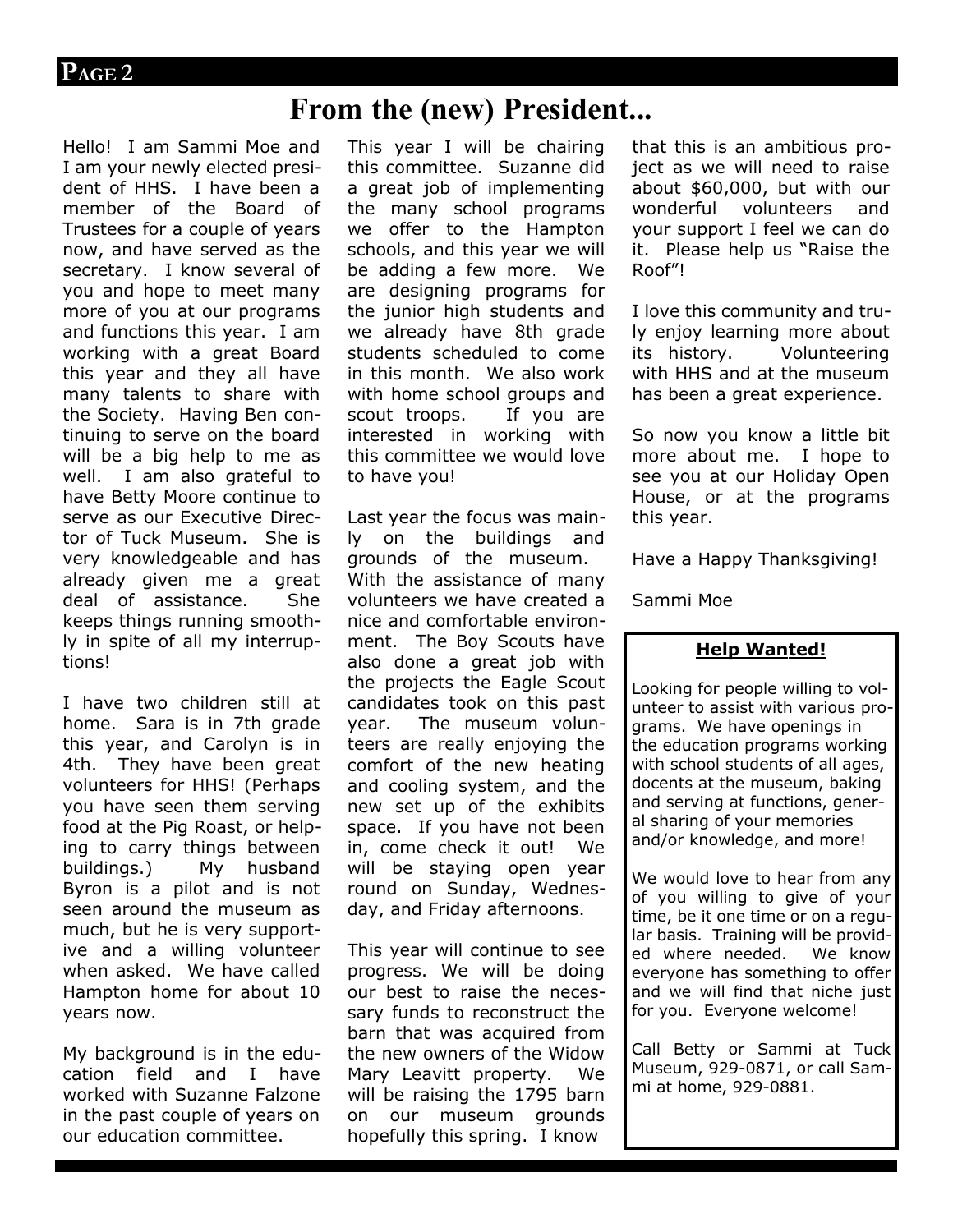## **PAGE 3**

#### **Tuck Museum Director's Report**

The museum has had another busy year. We tolerated months of disturbance with all the renovations, but the final results were worth it. In addition to the new restrooms, the lower exhibit area was completely renovated thanks to Dann Shaw who led the work effort and his helpers- Percy Annis, Sammi Moe, Paul Powell and Ben Moore. Dave DeGagne completed other repairs.

We are in the middle of another MAP (Museum Assessment Program) review on Public Dimension. Over the winter we had group meetings looking at how we present ourselves to the public. Elizabeth Aykroyd led the work effort on this project

We have a talented core of volunteers who give their time and energy to the maintenance of the collection. The work we do would not be possible without the help of Percy Annis, Nancy Coes, Don & Ann Morton, Ansell Palmer, Linda Metcalf, Skip and Elizabeth Webb, Bob Wallace, Eleanor Young, Sparky Waltz, Sammi Moe, and Pat Triggs Weeks. Elizabeth and Doug Aykroyd created exhibits for the main museum and some traveling display boards. Rich Hureau has done an outstanding job on our ever expanding website and has been taking digital pictures for winter 2004 projects. We went through a deaccessioning project of books that were duplicates or outside the scope of our collection with Pat Triggs-Weeks assistance. We have hosted other historical societies who have enjoyed visiting the museum and getting a "behind the scenes" look at the collection.

Larivee and Jonathan Coulp-Yu have been working on projects in and around the Fire Museum. We have enjoyed getting to know them, their families and other volunteers that have contributed time to the museum through these tasks.

Museum open hours are Wednesday, Friday, and Sunday from 1-4 PM. Visitors and researchers will be welcome during our Wednesday morning work party, too.

We are always looking for volunteers and welcome you to join us. No matter what your interests or skills we can find ba niche for you.

#### **Membership**

Our membership increased slightly in the year. While we gained 15 new members, attrition in the membership was 12 so the net gain was 3.

#### **Programs**

We had a full calendar of activities in 2004. Ten programs and 2 fundraising events were organized. We were pleased to cosponsor four programs with the Lane Library. Overall approximately 350 people participated in the programs during the year.

## **Publicity**

The barn project gained the Society a great deal of publicity during the year and the 2003 Pig Roast was also featured in the local papers. Press releases were published for all of our programs and generally a note was in every issue of the local press with our hours of operation and current happenings.

on a segment of NH Outlook on NH Public TV (channel 11) and numerous spots on the local public TV access channel 22 were shown.

## **Pig Roast**

Another successful year, in spite of the rain from Hurricane Ivan.

We sold a record n umber of tickets, enjoyed a successful silent auction and 50/50 raffle and had fun. Thanks go out to Yvonne Pappargeris for her DJ services, to Brian Warburton for the great job as MC (and for arranging the donation of hats from Coca Cola), to Coke for the hats and soft drinks and to the Parks and Rec Department of Hampton for the use of the Rec Building at Tuck Field for use as our dining room.

The pork was delicious and we look forward to the 4th Roast in 2005.

Thanks to Cliff Pratt and Catherine Fletcher for a job well done.

## **Web Site**

Rich Hureau continued to expand and add to the Society's Internet presence. The site is a great way to keep in touch with the current goings on at the Museum.

## **Education Committee**

School programs were done at the museum for the first and third grades. In-school programs were done for the second grade and third grades. This fall an exhibit showcasing some of Marston School's third grade local history projects is at the museum. Over 600 students participated in our various school programs.

Eagle Scout candidates Chris

The barn project was featured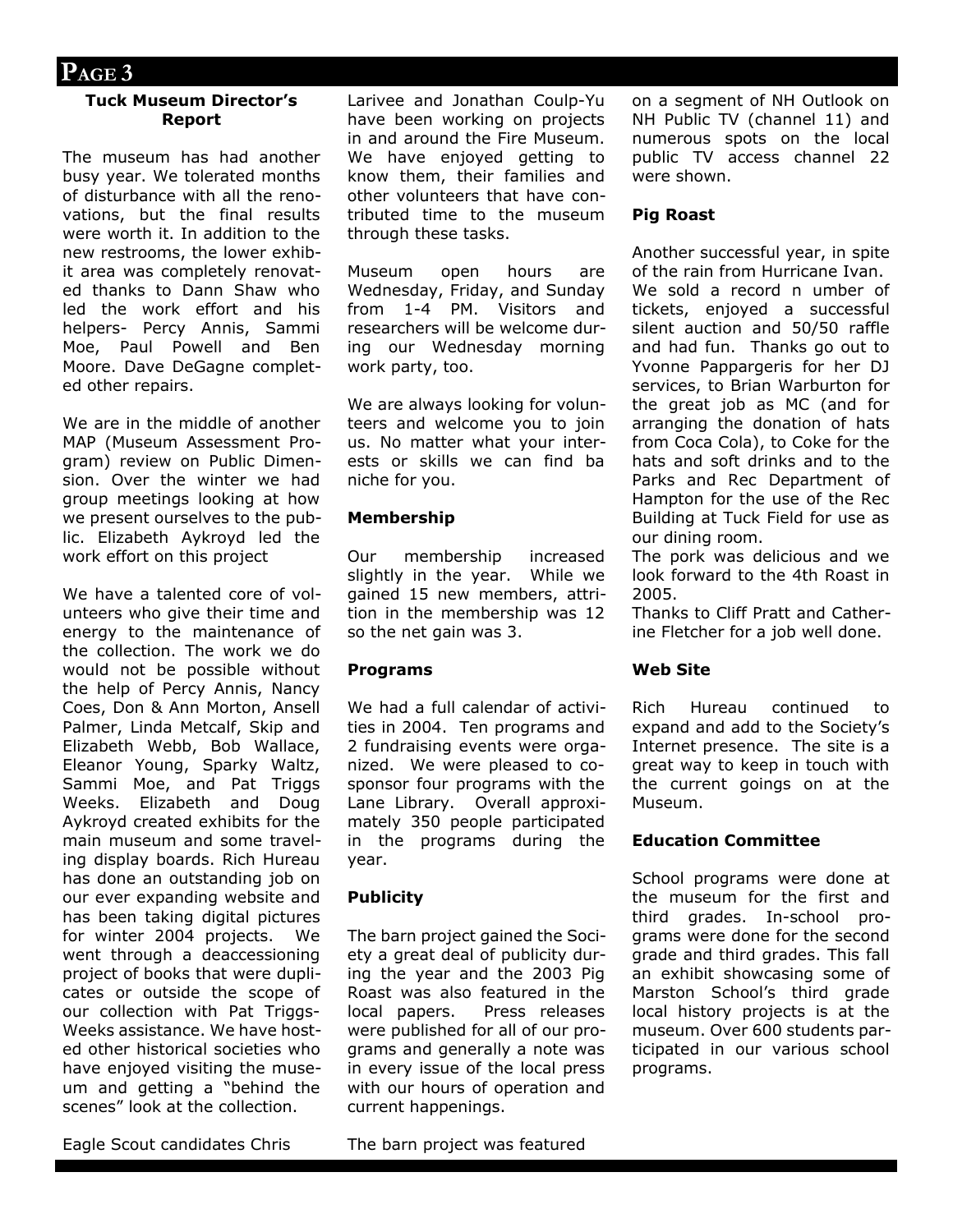## **PAGE 4**

Holiday Open House The Board of Trustees of the Hampton Historical Society Cordially invites Members and their Guests to a Holiday Open House Sunday, December 5, 2004 from One to Four P.M. At the Tuck Museum, Park Avenue, Hampton, NH

Refreshments will be served

Join in the Holiday Cheer Meet the new President and Board of Trustees

#### **Hampton Historical Society Statement of Activities Fiscal Year ended October 31, 2004**

Preliminary and unaudited

| Operating account<br>Revenues, Gains, Other Support:<br>Dues<br>Donations<br>Fundraising events<br><b>Bequests</b><br>Investment income<br>Income from Paige fund<br>Other income | \$1,945<br>3,432<br>6,832<br>10,000<br>869<br>1,576<br>323 |
|-----------------------------------------------------------------------------------------------------------------------------------------------------------------------------------|------------------------------------------------------------|
| Total revenues & support                                                                                                                                                          | 24,977                                                     |
| Expenses<br><b>Tuck Museum</b><br><b>Building and Grounds</b><br>Public programs<br>Membership & newsletters<br>Fundraising expenses<br>All other                                 | 1,204<br>5,871<br>786<br>776<br>868<br>1,448               |
| Total expenses                                                                                                                                                                    | 10,953                                                     |
| Change in net assets                                                                                                                                                              | 14,024                                                     |
| Restricted donations received<br>27,318                                                                                                                                           |                                                            |
| 3,325<br>Other restricted revenues                                                                                                                                                |                                                            |
| Expended on building improvements<br>(76, 466)                                                                                                                                    |                                                            |
| Net change in liquid assets<br>(31, 799)                                                                                                                                          |                                                            |
| Liquid assets, beginning of year<br>68,412                                                                                                                                        |                                                            |
| Liquid assets, end of year                                                                                                                                                        | \$36,613                                                   |
|                                                                                                                                                                                   |                                                            |

## **Pig Roast Update, October 2004**

My co-chair, Cliff Pratt and I, extend our heart felt thanks to all of you, for your support and effort in making this year's Pig Roast such a success . Even with all the rain, we had a good turn out, and everyone who came, dressed in all sorts of rain gear, had a great time. We were able to use the Recreation Building across the road from Tuck Museum, set up tables and served 138 people (not counting children ). We sold 208 tickets. The Silent Auction as set up in the museum and made approximately \$1,486.00. Chaired by Sammi Moe. The 50/50 made \$268.00 and thanks to Richard Millette who donated his share , we made \$268.00. The total profit, less expenses was \$5,190.00.

Cliff and I thank the board of Trustees, Ben Moore, the President of the Hampton Historical Society, and Betty Moore, Director of Tuck Museum, for their outstanding support throughout the months of planning the Pig Roast. To all the volunteers who served that day, couldn't have done it without you. Thank you for your support, help and friendship, you make our job almost fun. We are looking forward to seeing you all next year at the 4th Annual Pig Roast.

Co-Chair Pig Roast, member of the Board of Trustees Catherine Fletcher

## **MAP Grant Update**

On October 6 peer reviewers, Sunnee Spencer and Bruce Reinhold, visited the museum as part of our MAP (Museum Assessment Program) grant through the American Association of Museums and the Institute of Museums and Library Science. While here they toured the facility and met with trustees, committee chairs, and members. We discussed our current role as a society/museum in the community and our hopes for the future of the organization.

Bruce and Sunnee had many thought provoking observations and insights and all of us that were involved in the process felt it was a very beneficial experience. A report of their findings will be available in a few weeks and will be the basis of our strategic plan.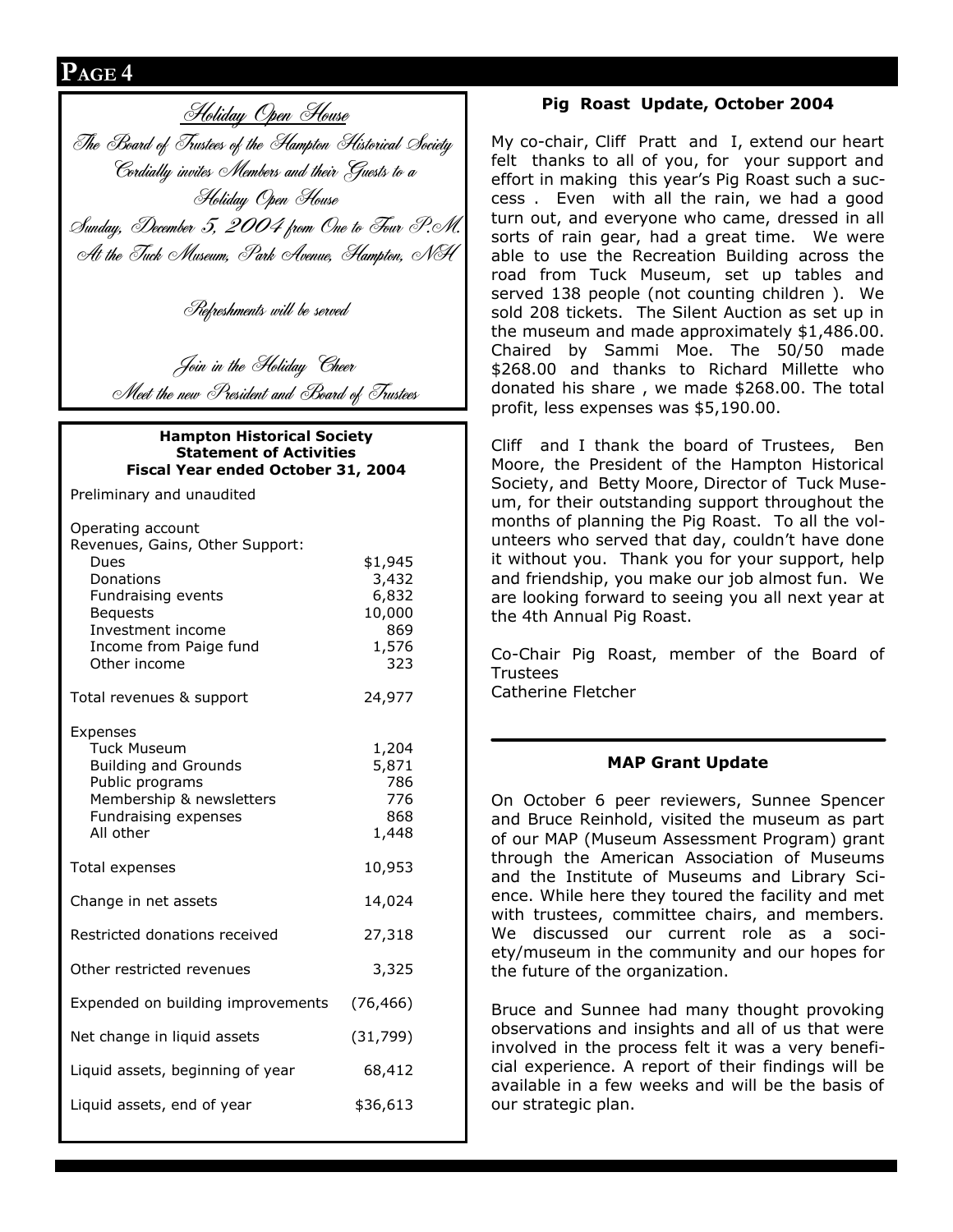## **Barn Update**

We have worked a few days during the summer to complete the process of storing the barn timbers for the winter. Back in July we denailed and stored in a local garage the smaller posts (up to 24 feet in length) and in mid September we relocated and wrapped the larger girths, plates and purlins (36 to 38 feet in length), all is now secure for the winter.

We are in the early days of discussions on the construction details and will meet over the next six months to iron out the details of the materials that will be used in the reconstruction. We have also had several meetings to work on the fundraising plans for the barn, the kick off of the campaign to raise the donations will occur before the end of this year. Member and community donations to our goal of \$60,000 have so far raised nearly \$5,000. We thank those members who have already responded to our appeals for donations, if you would like to make a donation please send your check to PO Box 1601, Hampton 03843, please note on the check that it is for the Barn Fund.

## **Eagle Scout Projects at Tuck Museum**

Recently two Eagle Scout projects were completed at the museum. Eagle Scout candidate Chris Larivee from Boy Scout Troop 177, with the help of community volunteers, has completely renovated the Fire Museum. The walls and floor were repainted, the cases repaired and repainted, and all the exhibits were cleaned and reinstalled with new information labels. A new feature is a Children's corner where visitors may try on coats and hats and ring the fire bell.

Work on the interior of the Fire Museum inspired Jonathan Coulp-Yu also of Troop 177 to work on the exterior of the building. With Jonathan's group of volunteers, the exterior of the Fire Museum was repainted, a stunning brick sidewalk was installed that connects three of our buildings, and low maintenance landscaping was added, tying the buildings together.

Their work inspired our own building and grounds committee to add shutters to the original house structure on the main building, making it look as it did in 1925. Thanks to all who helped make these projects such an outstanding success.

#### **Remembering Ruth**

Ruth Stimson, a longtime HHS member and recognized local historian, passed away suddenly on July 14, 2004. Besides being an UNH extension educator for over 40 years, Ruth was an avid environmentalist. Locally, she helped protect hundreds of acres of Hampton salt marsh, as well as initiating mosquito control in Hampton. She was the driving force behind Seashore Park in Hampton, which was later dedicated to her. Ruth's activity in local boards and organizations also included the conservation commission, library trustees, and garden club. Those that worked with Ruth knew her love of sayings. One is particularly appropriate "The past is my heritage-The present, my responsibility-The future, my challenge." She enriched our lives immensely.

#### **Board of Trustees**

President Sammi Moe Vice President Linda Metcalf Secretary Elizabeth Aykroyd Treasurer Bob Dennett

#### **Trustees**

Percy Annis Bud DeRochers Tom Dwyer Catherine Fletcher Dyana Martin Ben Moore Pat Morgenstern Mike O'Neil Catherine Redden Dann Shaw